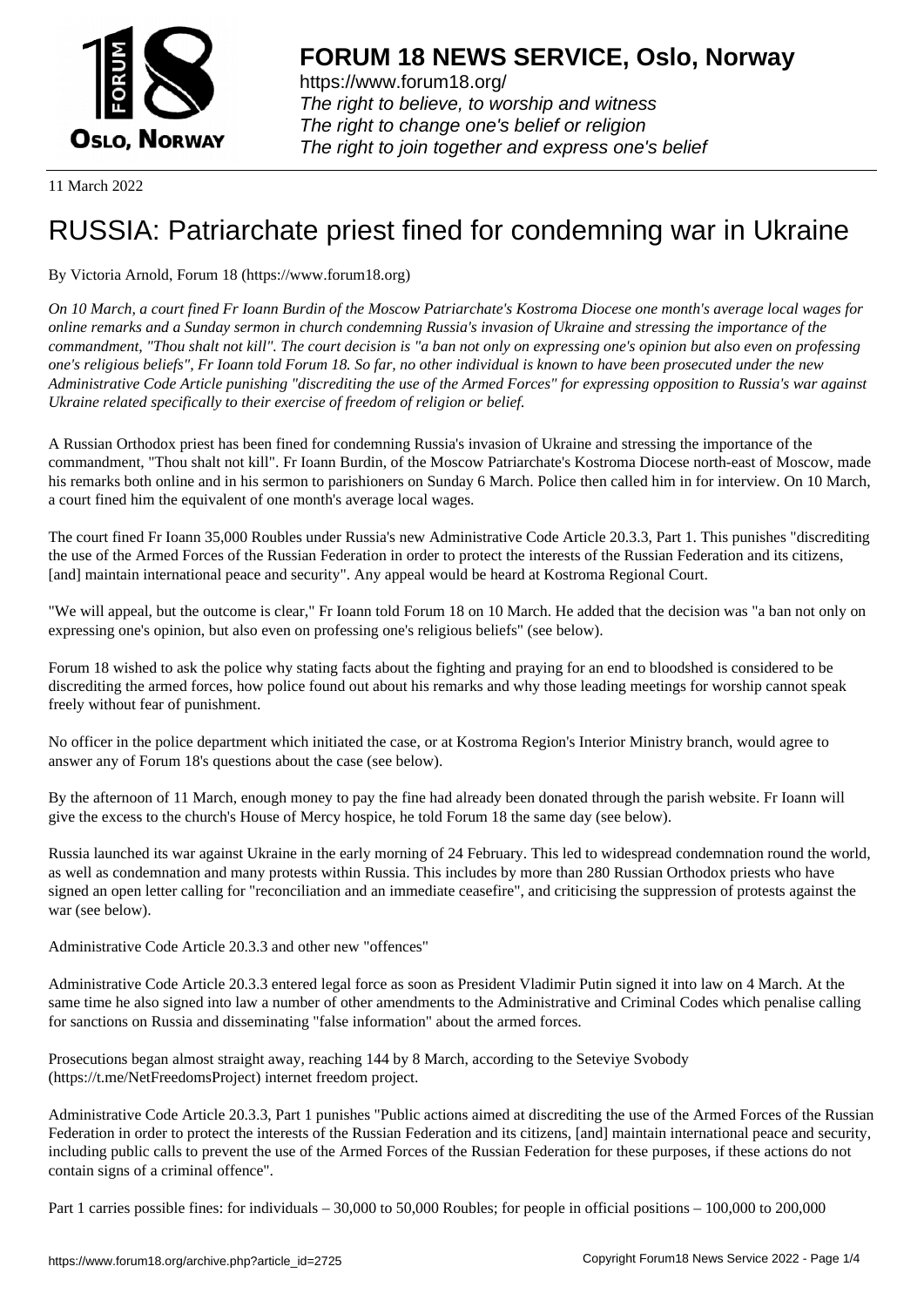Administrative Code Article 20.3.3, Part 2 covers the same actions, if they are: "accompanied by calls to hold unauthorised public events"; pose a threat of harm to life, health, or property; pose a threat of "mass disruption of public order and (or) public safety"; or pose a threat of interference with the functioning of essential facilities or infrastructure.

Part 2 carries possible fines: for individuals – 50,000 to 100,000 Roubles; for people in official positions – 200,000 to 300,000 Roubles; for legal entities – 500,000 to 1 million Roubles.

A repeated offence under Administrative Code Article 20.3.3 within one year (regardless of Part) will lead to criminal prosecution under the new corresponding Criminal Code Article 280.3:

- Part 1 (100,000 to 300,000 Roubles fine; or up to three years' assigned labour; or four to six months' arrest; or up to three years' imprisonment plus deprivation of the right to hold particular positions or engage in particular activities for the same period);

- Part 2 (300,000 to 1 million Roubles fine; or up to five years' imprisonment plus deprivation of the right to hold particular positions or engage in particular activities for the same period).

Since the new "offences" were introduced, the Moscow-based SOVA Centre for Information and Analysis has recorded numerous prosecutions under Administrative Code Article 20.3.3 (https://www.sova-center.ru/misuse/news/persecution/2022/03/d45895/), including for online posts, handing out flyers, and displaying flags and placards.

So far, no other individual is known to have been prosecuted under this Article for expressing opposition to Russia's war against Ukraine related specifically to their exercise of freedom of religion or belief.

The head of the Moscow Patriarchate, Patriarch Kirill, said on 24 February that he "deeply [empathises] with everyone affected by this tragedy". He has not, however, condemned the invasion, and appeared to claim in his own Sunday sermon on 6 March that Russia was protecting the Donbas from outside pressure to abide by liberal values, especially as expressed in gay pride parades.

## Meanwhile, since 1 March, more than 280 Russian Orthodox priests have signed

(https://www.rferl.org/a/russia-orthodox-clerics-stop-war-ukrane/31730667.html) an open letter

(https://docs.google.com/forms/d/1yOGuXjdFQ1A3BQaEEQr744cwDzmSQ1qePaaBi4z6q3w/viewform?edit\_requested=true) calling for "reconciliation and an immediate ceasefire", criticising the suppression of protests against the war, and stating that "we believe that the people of Ukraine should make their choice on their own, not at gunpoint, without pressure from West or East".

"Russian soldiers are killing their brothers and sisters in Christ"

Fr Ioann (Viktor Valeryevich) Burdin has been in charge of the Church of the Resurrection of Christ in the village of Karabanovo (Kostroma Region) since 2015. On 25 February 2022, the day after Russian troops invaded Ukraine, he posted a statement on his parish's website, signed by both himself and fellow priest Fr Georgy Edelshteyn.

"Brothers and sisters! In the early morning of 24 February, Russian troops attacked Ukraine. There is shelling of Kiev, Odessa, Kharkov, Mariupol and other Ukrainian cities. Russian soldiers are killing their brothers and sisters in Christ. We Christians do not dare to stand aside when a brother kills a brother, a Christian kills a Christian. Let us not repeat the crimes of those who hailed Hitler's action on 1 September 1939. We cannot shamefacedly close our eyes and call black white, [or] evil good, [or] say that Abel was probably wrong in provoking his older brother. The blood of the inhabitants of Ukraine will remain on the hands of not only the rulers of the Russian Federation and the soldiers who carry out this order. Their blood is on the hands of each of us who approved this war or who simply remained silent."

Fr Ioann also posted a link to a change.org petition against the war started by human rights activist Lev Ponomaryov (which has more than 1,200,000 signatures as of 11 March) and links to statements by foreign Orthodox clergy criticising Russia's invasion or calling for an end to the conflict. The text of Fr Ioann's statement also appeared on the parish's VKontakte page, and the parish Twitter account bore a "No to war [NET VOYNE]" banner until 9 March.

In his sermon on Sunday morning, 6 March, Fr Ioann again condemned the bloodshed, and emphasised the importance of the commandment "Thou shalt not kill". He also prayed for the people of Ukraine and for an end to the war.

"There are simply basic concepts on which our human civilisation stands – this is the impossibility, the inadmissibility of the shedding of human blood", Fr Ioann said in remarks for Mediazona on 7 March. "This is what I first wrote about and then said during the sermon on Sunday."

"I knew I could not pretend that nothing had happened. I take myself as a priest and what happens during the liturgy too seriously [for that]," Fr Ioann continued. "I believe that at this moment we all – every person in the church – stand before God, and God sees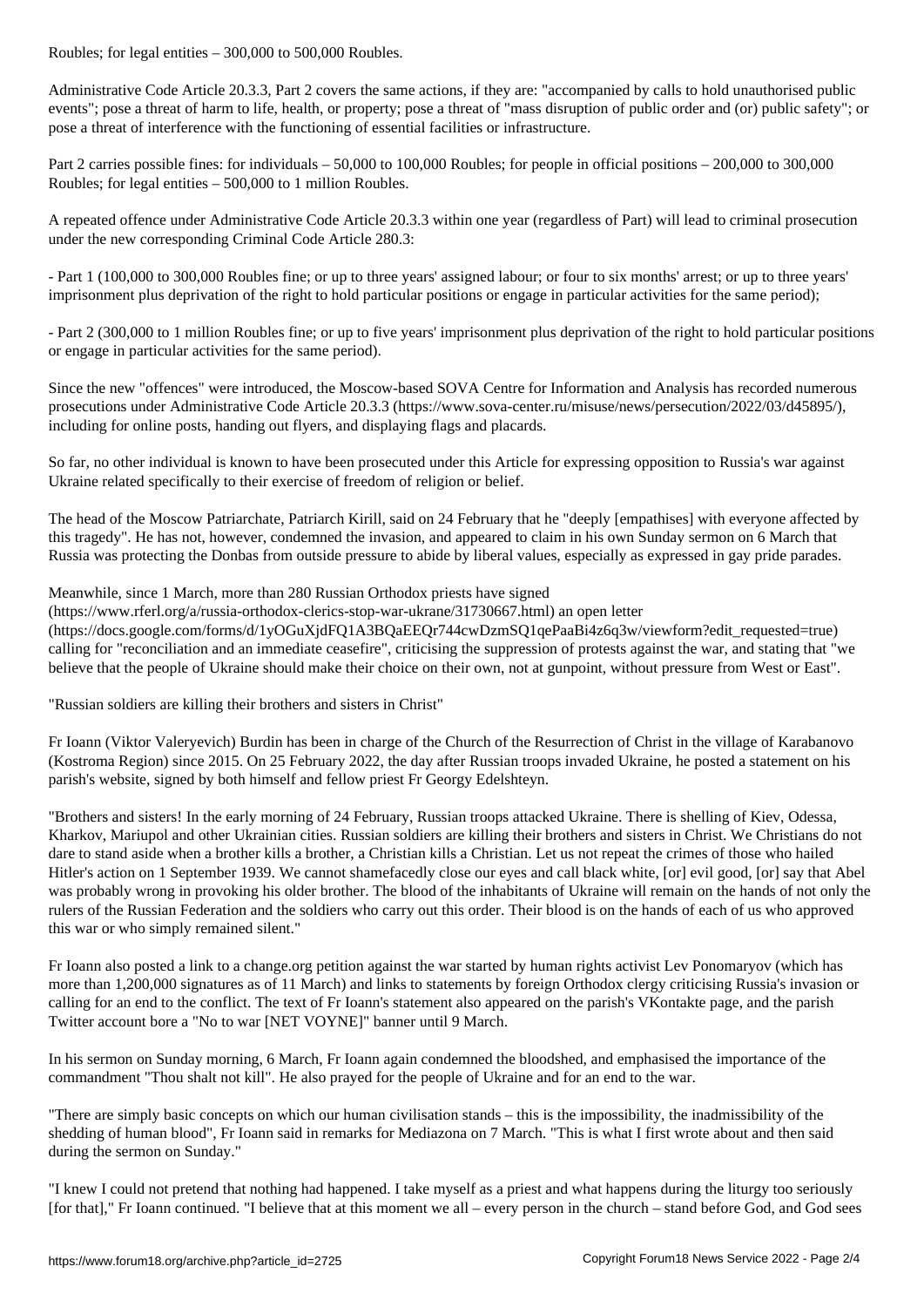"Were I an ordinary parishioner, I could pray for whatever I want, without caring what other parishioners are praying for. Because I'm a priest, I have to tell people what I'm going to pray for, what I can't help but pray for. Actually, that was the point of my sermon. It was not a formal call against the war – 'Let's all go together to the square or wherever' – it was a deeper call to people. So that they, in spite of everything, retain humanity in their hearts. So that they do not feel hatred for Ukrainians, or for Russians, or for Americans."

Police interview, court hearing, fine

Later on 6 March, police arrived at the church after Fr Ioann had already returned to his home in another district. They telephoned to call him in for interview. "Life is very short, but there is an eternity in which borders, nationalities, who you were during your lifetime – a police officer or a priest – will not matter," Fr Ioann told Meduza on 8 March.

"It will matter whether or not you were human, and what good you did or didn't do. We talked about this informally [at the police station]. Officially, I referred to Article 51 of the Constitution." This states that nobody is obliged to testify against themselves.

The following morning, Fr Ioann appeared at Krasnoselsky District Court, where the judge granted his request to have the case transferred to his home district.

Judge Aleksey Chudetsky of Kostroma District Court initially rejected the case because of procedural violations, including the fact that the police report of the offence (protokol) had been drawn up in the defendant's absence. Police resubmitted the case on 9 March, and Fr Ioann was summoned to a hearing with little more than an hour's notice that afternoon. The next day, after witness testimony, Judge Chudetsky found him guilty and imposed a 35,000 Rouble fine, according to the court website. This represents about one month's average local wage.

The police record of the offence (protokol), seen by Forum 18, states that, on 6 March, Fr Ioann, "while in a public place, on the premises of the Church of the Resurrection of Christ, during a religious service he was conducting in the presence of about ten parishioners, carried out public actions aimed at discrediting the Armed Forces of the Russian Federation, who are carrying out a special operation on the basis of a decision of the President of the Russian Federation and a decree of the Federation Council of the Federal Assembly of the Russian Federation .. by means of public statements and the imposition on the church's parishioners of information about the Russian armed forces' attack on Ukraine, the ongoing shelling of Ukrainian cities (Kiev, Odessa, Kharkov, and others), the killing by Russian soldiers of the inhabitants of Ukraine, 'Brothers and sisters in Christ', and also by posting analogous information with agitational images on the parish website".

The two witnesses in the case testified that Fr Ioann had said that Russian troops had "begun a war with Ukraine", that he would pray for Ukraine and "for a speedy end to the war", and that parishioners could find more information on the parish website.

Forum 18 was unable to reach Major Aleksey Reshetov of Krasnoselsky District Police's Criminal Investigation Department on 11 March. The head of Krasnoselsky District Police, Lieutenant-Colonel Vadim Sokolov, who had signed the document sending Fr Ioann's case to court, refused to discuss the case. "All comments should be sought from Kostroma Regional Police," he told Forum 18 the same day. Anastasiya Ivanova, a spokesperson for the Regional Police, similarly refused to discuss the case. "The court has already reached its conclusion," she told Forum 18 on 11 March.

It appears that someone who attended the Sunday service called the police about the contents of the sermon. Fr Ioann noted to Mediazona on 7 March that the circumstances are different from the 1930s and 40s, when people did such things for their own protection or advancement: "Since now it is not yet such a time, the person, apparently, sincerely 'fulfilled their civic duty', the way they understand it".

"We cannot break the commandment 'Thou shalt not kill' so easily"

Fr Ioann condemns the bloodshed between fellow Christians in Ukraine. In his remarks for Mediazona on 7 March, he said: "For me, this is about the same as if I came to our church and took a club and hit someone standing and praying there on the head, or took a knife and stabbed them – because there was something I didn't like in what they said, and so on. We cannot break the commandment 'Thou shalt not kill' so easily."

"No matter how terrible it may look from the outside, not only states, but entire nations come and go, not to mention rulers, whose time is short on an historical scale", he added to Meduza on 8 March. "It must be remembered that there always remains the foundation on which humanity stands, the foundation of human civilisation, on which the Gospel stands – the impossibility of shedding human blood in any situation and in any case."

"And the worst thing is what I did not write about, but said in the sermon – after which I was summoned to the police station. The worst thing is the hatred that people have for each other. I see hatred, and I understand what causes it. But hatred cannot be a